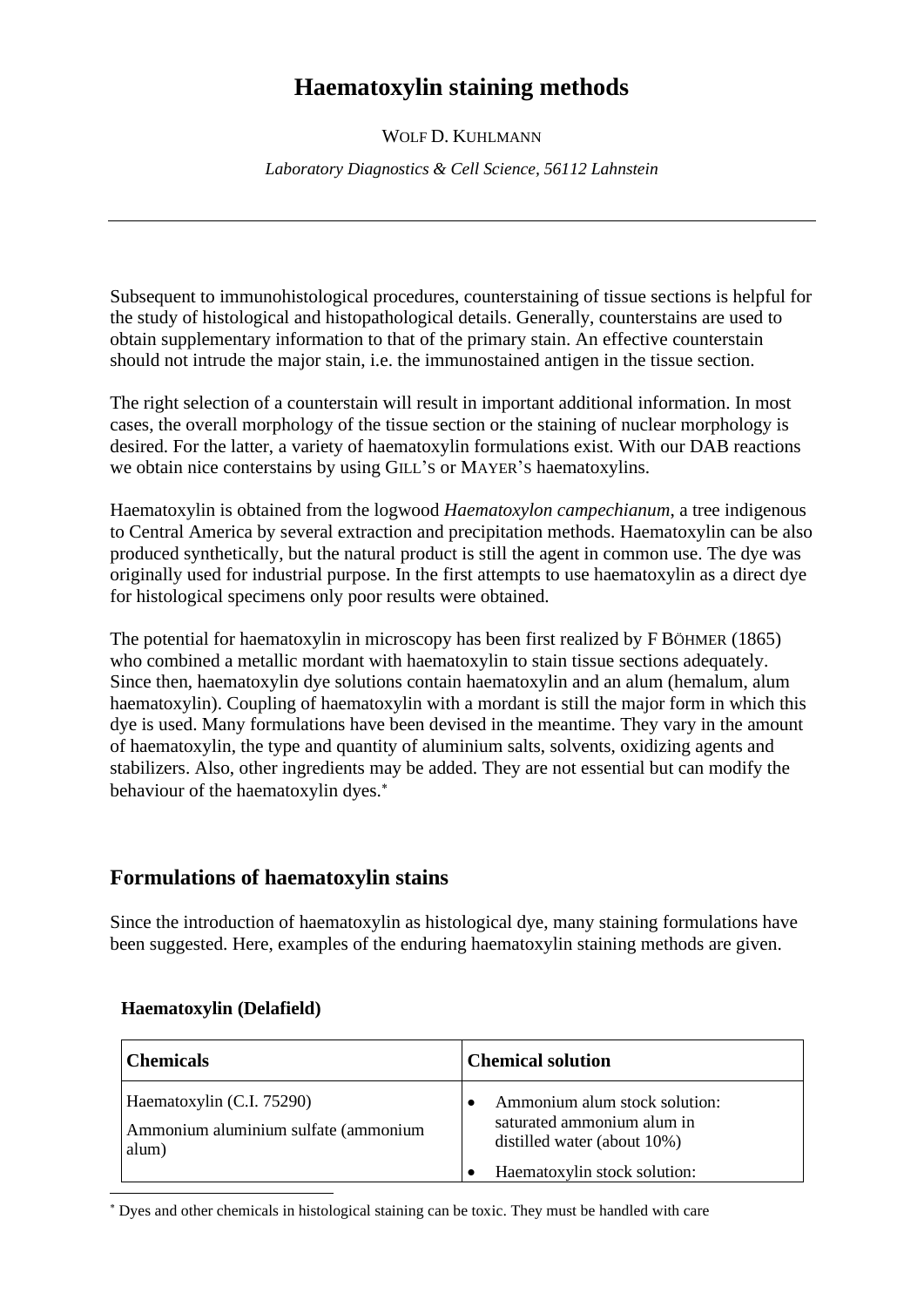| Sodium iodate                                                                     | 1.0 g haematoxylin dissolved in<br>50.0 mL 96% ethanol                                                  |  |
|-----------------------------------------------------------------------------------|---------------------------------------------------------------------------------------------------------|--|
| Glycerol                                                                          | Sodium iodate stock:<br>$\bullet$                                                                       |  |
| Sodium hydrogen carbonate                                                         | 10.0 g sodium iodate dissolved in                                                                       |  |
| Ethanol                                                                           | 100.0 mL distilled water                                                                                |  |
| Distilled water                                                                   | DELAFIELD stock solution:<br>$\bullet$<br>50.0 mL haematoxylin stock plus<br>2.0 mL sodium iodate stock |  |
|                                                                                   | mix and wait for 10 min, add<br>160 mL ammonium alum stock                                              |  |
|                                                                                   | mix vigorously for 1 min, add<br>40.0 mL glycerol                                                       |  |
|                                                                                   | the final mixture is filtered                                                                           |  |
|                                                                                   | DELAFIELD dye solution:<br>٠<br>Delafield haemalum stock solution<br>1:40 diluted with distilled water  |  |
|                                                                                   | 0.1% sodium hydrogen carbonate in<br>$\bullet$<br>distilled water                                       |  |
| <b>Staining procedure</b>                                                         |                                                                                                         |  |
| Immuno-stained sections are passed through distilled water and stained:           |                                                                                                         |  |
| DELAFIELD dye solution                                                            | 1-6 hours                                                                                               |  |
| running tap water                                                                 | $30 \text{ min}$                                                                                        |  |
| sodium hydrogen carbonate<br>(to 'blue')                                          | under microscopic control                                                                               |  |
| distilled water                                                                   | 2 x 1 min                                                                                               |  |
| Slides are dehydrated in ascending series of ethanol and mounted under coverglass |                                                                                                         |  |

# **Haematoxylin (Ehrlich)**

| <b>Chemicals</b>                                                                                                                                             | <b>Chemical solution</b>                                                                                                                                                                                                                                                                |
|--------------------------------------------------------------------------------------------------------------------------------------------------------------|-----------------------------------------------------------------------------------------------------------------------------------------------------------------------------------------------------------------------------------------------------------------------------------------|
| Haematoxylin (C.I. 75290)<br>Potassium aluminium sulfate (potassium alum)<br>Potassium iodate<br>Isopropanol<br>Glycerol<br>Glacial acetic acid<br>HCl (25%) | EHRLICH haemalum dye solution:<br>٠<br>1.0 g haematoxylin dissolved in<br>50.0 mL 96% isopropanol<br>the following substances are added in the<br>order given:<br>(a) 50.0 mL distilled water<br>(b) $50.0$ mL glycerol<br>(c) $1.5$ g potassium alum<br>(d) 5.0 mL glacial acetic acid |
| Sodium hydrogen carbonate<br>Ammonia aqueous<br>Distilled water                                                                                              | mix, add 0.2 g potassium iodate<br>and mix again                                                                                                                                                                                                                                        |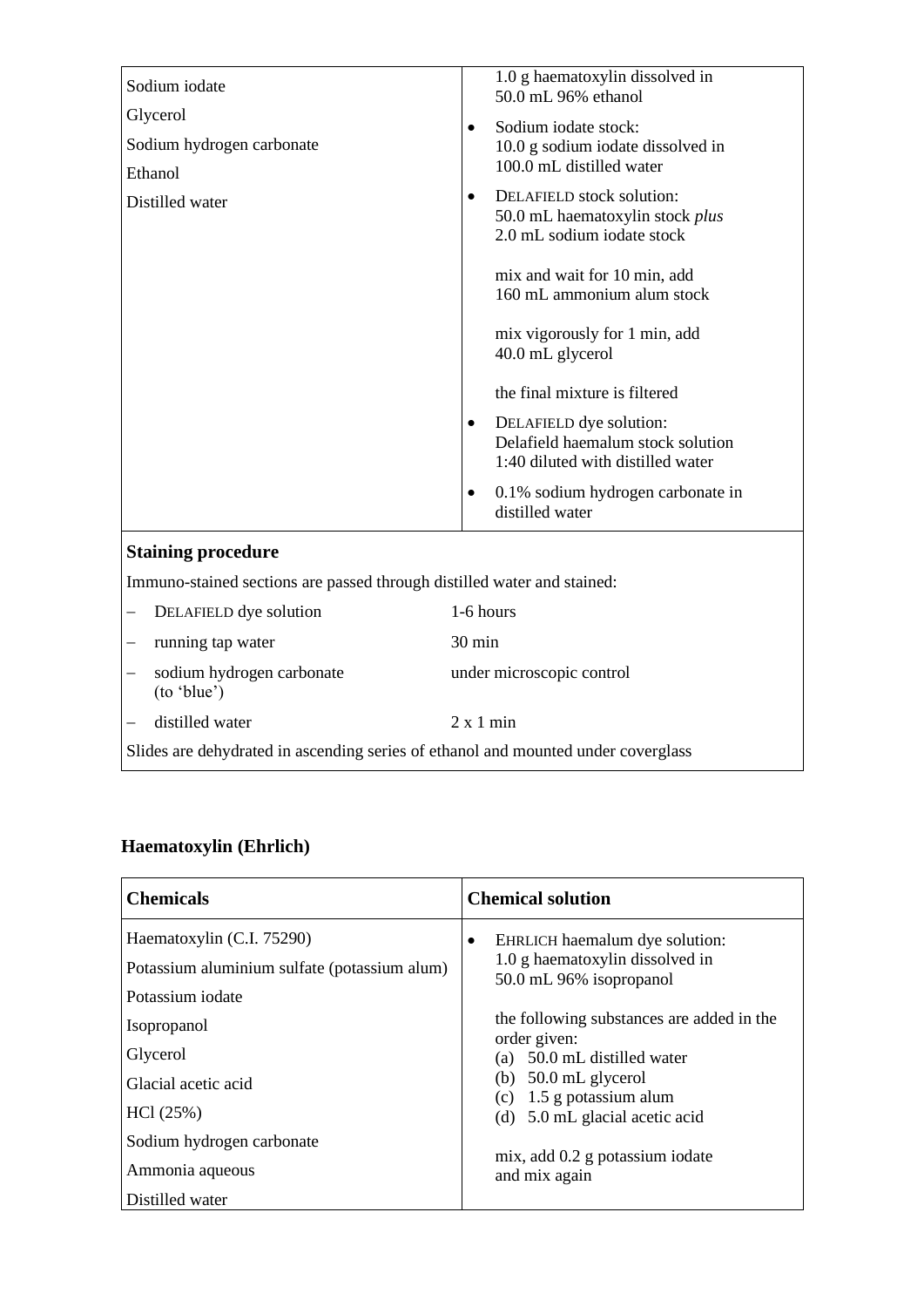|                                                                                   |                                                                         | the dye solution is ready for use                                         |
|-----------------------------------------------------------------------------------|-------------------------------------------------------------------------|---------------------------------------------------------------------------|
|                                                                                   |                                                                         | 0.1% HCl solution in distilled water<br>$\bullet$                         |
|                                                                                   |                                                                         | 0.1% sodium hydrogen carbonate in<br>$\bullet$<br>distilled water         |
|                                                                                   |                                                                         | Ammonia water:<br>$50 \mu L$ ammonia aqueous in<br>100 mL distilled water |
|                                                                                   | <b>Staining procedure</b>                                               |                                                                           |
|                                                                                   | Immuno-stained sections are passed through distilled water and stained: |                                                                           |
|                                                                                   | EHRLICH haemalum dye solution                                           | $2-15$ min                                                                |
|                                                                                   | running tap water                                                       | 30 min                                                                    |
|                                                                                   | sodium hydrogen carbonate<br>(to 'blue')                                | under microscopic control                                                 |
|                                                                                   | differentiate in HCl solution<br>(when color is too strong)             | under microscopic control                                                 |
|                                                                                   | rinse in tap water                                                      | 1 min                                                                     |
|                                                                                   | ammonia water<br>(to 'blue')                                            | under microscopic control                                                 |
|                                                                                   | running tap water                                                       | $30 \text{ min}$                                                          |
|                                                                                   | distilled water                                                         | $2 \times 1$ min                                                          |
| Slides are dehydrated in ascending series of ethanol and mounted under coverglass |                                                                         |                                                                           |

# **Haematoxylin (Gill)**

| <b>Chemicals</b>                                                                                                                                                                         | <b>Chemical solution</b>                                                                                                                                                                                                                                                                                                                                                                                          |
|------------------------------------------------------------------------------------------------------------------------------------------------------------------------------------------|-------------------------------------------------------------------------------------------------------------------------------------------------------------------------------------------------------------------------------------------------------------------------------------------------------------------------------------------------------------------------------------------------------------------|
| Haematoxylin (C.I. 75290)<br>Aluminium sulfate<br>Ethylene glycol<br>Sodium iodate<br>Glacial acetic acid<br>HCl(25%)<br>Sodium hydrogen carbonate<br>Ammonia aqueous<br>Distilled water | GILL haematoxylin dye solution (triple):<br>6.0 g haematoxylin dissolved in<br>750.0 mL distilled water plus<br>250.0 mL ethylene glycol plus<br>$0.6$ g sodium iodate <i>plus</i><br>80.0 g aluminium sulfate plus<br>20 mL glacial acetic acid<br>Reagents are combined in the order given,<br>mix for 1 hour at room temperature; the<br>dye solution is ready for use<br>0.1% HCl solution in distilled water |
|                                                                                                                                                                                          | 0.1% sodium hydrogen carbonate in<br>distilled water<br>Ammonia water:<br>$50 \mu L$ ammonia aqueous in<br>100 mL distilled water                                                                                                                                                                                                                                                                                 |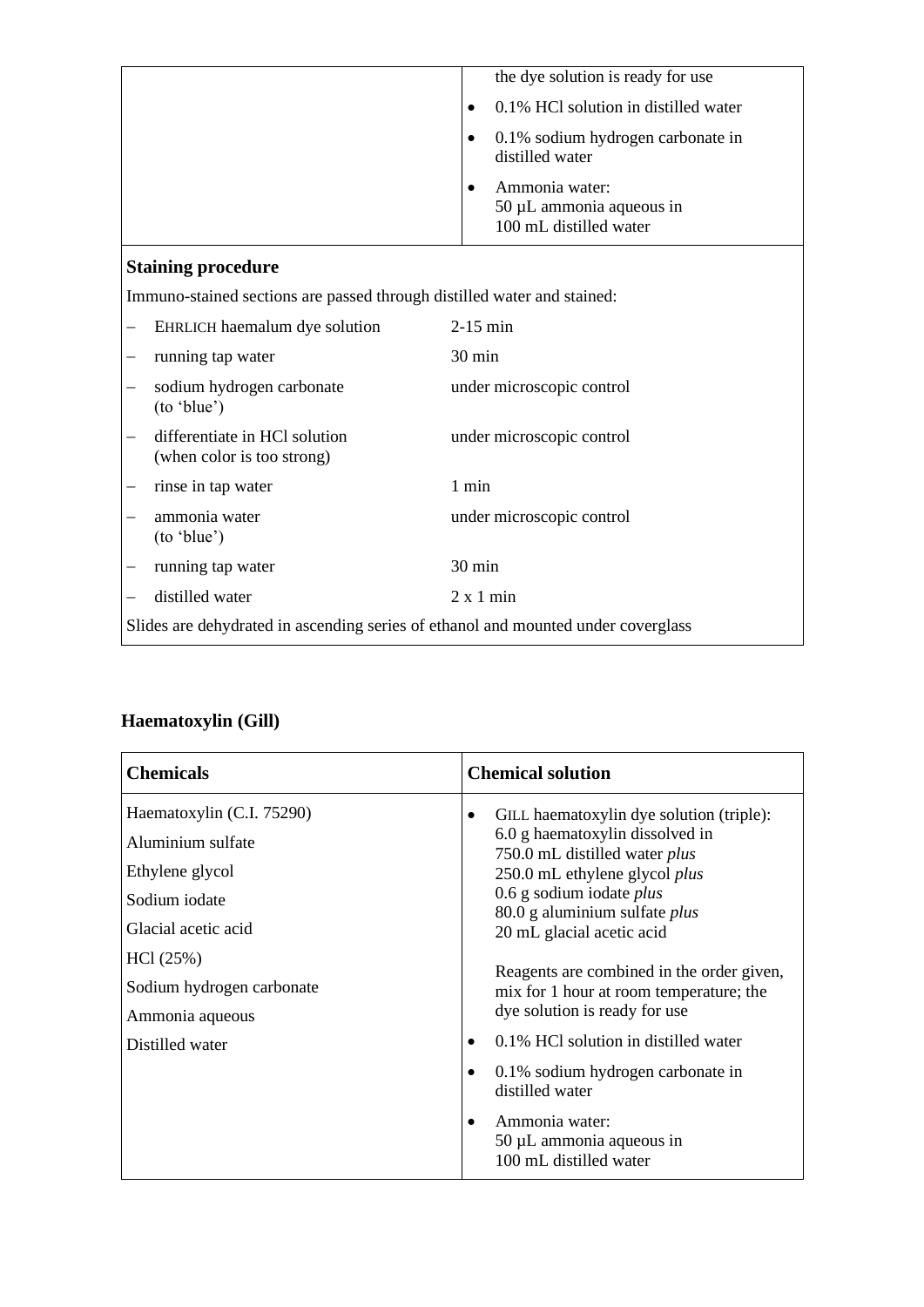### **Staining procedure**

Immuno-stained sections are passed through distilled water and stained:

|                                                                                   | GILL haematoxylin dye solution (triple)                     | $2-15$ min                |
|-----------------------------------------------------------------------------------|-------------------------------------------------------------|---------------------------|
|                                                                                   | running tap water                                           | 30 <sub>min</sub>         |
|                                                                                   | sodium hydrogen carbonate<br>(to 'blue')                    | under microscopic control |
|                                                                                   | differentiate in HCl solution<br>(when color is too strong) | under microscopic control |
|                                                                                   | rinse in tap water                                          | 1 min                     |
|                                                                                   | ammonia water<br>(to 'blue')                                | under microscopic control |
|                                                                                   | running tap water                                           | $30 \text{ min}$          |
|                                                                                   | distilled water                                             | $2 \times 1$ min          |
| Slides are dehydrated in ascending series of ethanol and mounted under coverglass |                                                             |                           |

### **Haematoxylin (Hansen)**

| <b>Chemicals</b>                                                                                                                        | <b>Chemical solution</b>                                                                                                                                                                                                                                                                                                                                                                                                                                                                                                                                                                                                        |
|-----------------------------------------------------------------------------------------------------------------------------------------|---------------------------------------------------------------------------------------------------------------------------------------------------------------------------------------------------------------------------------------------------------------------------------------------------------------------------------------------------------------------------------------------------------------------------------------------------------------------------------------------------------------------------------------------------------------------------------------------------------------------------------|
| Haematoxylin (C.I. 75290)<br>Ammonium ferric sulfate (iron alum)<br>Ethanol<br>HCl(25%)<br>Sodium hydrogen carbonate<br>Distilled water | Iron alum stock solution:<br>$\bullet$<br>4.5 g iron alum dissolved in<br>65.0 mL distilled water<br>Haematoxylin stock solution:<br>$\bullet$<br>0.75 g haematoxylin dissolved in<br>35.0 mL distilled water<br>HANSEN haematoxylin dye solution:<br>$\bullet$<br>iron alum stock and haematoxylin stock<br>solutions are mixed and heated until the<br>boiling point is reached<br>let the final mixture cool down and filter<br>HCl-ethanol solution:<br>$\bullet$<br>70.0 mL absolute ethanol plus<br>26.0 mL distilled water plus<br>4.0 mL HCl (25%)<br>0.1% sodium hydrogen carbonate in<br>$\bullet$<br>distilled water |
|                                                                                                                                         |                                                                                                                                                                                                                                                                                                                                                                                                                                                                                                                                                                                                                                 |

#### **Staining procedure**

Immuno-stained sections are passed through distilled water and stained:

| - HANSEN haematoxylin dye solution                                    | $30 \text{ min}$          |
|-----------------------------------------------------------------------|---------------------------|
| $-$ running tap water                                                 | $1-5$ min                 |
| - differentiate in HCl-ethanol solution<br>(when color is too strong) | under microscopic control |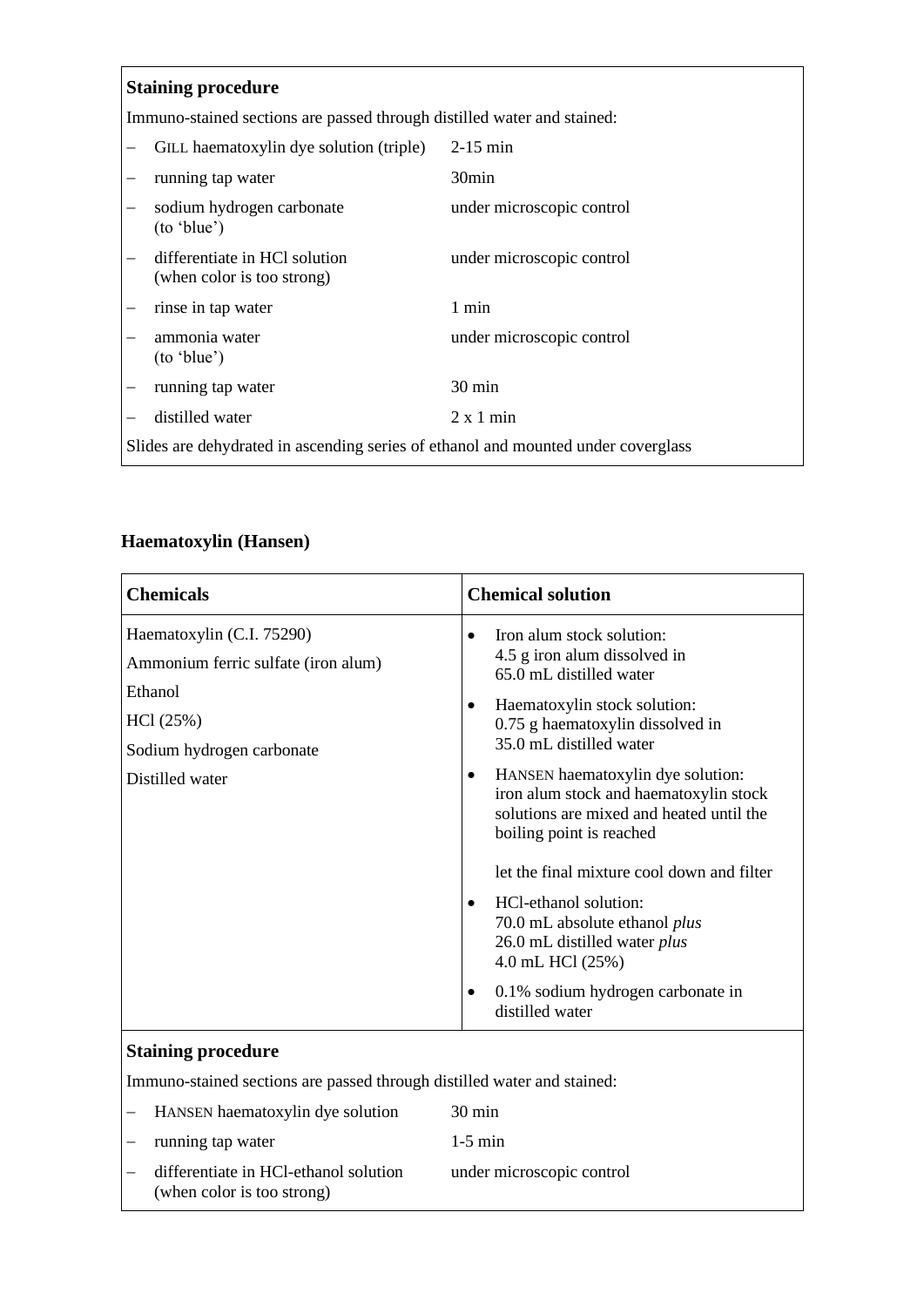|                                                                                   | rinse in tap water                       | 1 min                     |
|-----------------------------------------------------------------------------------|------------------------------------------|---------------------------|
|                                                                                   | sodium hydrogen carbonate<br>(to 'blue') | under microscopic control |
|                                                                                   | running tap water                        | $30 \text{ min}$          |
|                                                                                   | distilled water                          | $2 \times 1$ min          |
| Slides are dehydrated in ascending series of ethanol and mounted under coverglass |                                          |                           |

### **Haematoxylin (Harris)**

| Haematoxylin (C.I. 75290)<br>Potassium alum stock solution:<br>$\bullet$<br>20.0 g potassium alum dissolved in<br>Potassium aluminium sulfate (potassium alum)<br>200.0 mL distilled water (using heat if<br>Ethanol<br>necessary)<br>Mercury (II) oxide (mercuric oxide)<br>Haematoxylin stock solution:<br>$\bullet$<br>1.0 g haematoxylin dissolved in<br>Glacial acetic acid<br>10.0 mL absolute ethanol<br>HCl (25%)<br>HARRIS haematoxylin dye solution:<br>$\bullet$<br>Sodium hydrogen carbonate<br>haematoxylin stock and potassium alum<br>stock solutions are mixed<br>Ammonia aqueous<br>Distilled water<br>0.5 g mercuric oxide (little at a time<br>because of foaming!);<br>flask into iced water | <b>Chemicals</b> | <b>Chemical solution</b>                                                                                                             |
|------------------------------------------------------------------------------------------------------------------------------------------------------------------------------------------------------------------------------------------------------------------------------------------------------------------------------------------------------------------------------------------------------------------------------------------------------------------------------------------------------------------------------------------------------------------------------------------------------------------------------------------------------------------------------------------------------------------|------------------|--------------------------------------------------------------------------------------------------------------------------------------|
|                                                                                                                                                                                                                                                                                                                                                                                                                                                                                                                                                                                                                                                                                                                  |                  |                                                                                                                                      |
| as it is cool<br>the stain is filtered prior to use<br>optinonally: addition of 1.0 mL glacial<br>acetic acid (for sharper nuclear staining)<br>0.1% HCl solution in distilled water<br>$\bullet$<br>0.1% sodium hydrogen carbonate in<br>$\bullet$                                                                                                                                                                                                                                                                                                                                                                                                                                                              |                  | bring rapidly to the boil and carefully add<br>cool the mixture rapidly by immersing the<br>the dye solution is ready to use as soon |
| distilled water<br>Ammonia water:<br>$\bullet$<br>50 µL ammonia solution in<br>100 mL distilled water<br><b>Staining procedure</b>                                                                                                                                                                                                                                                                                                                                                                                                                                                                                                                                                                               |                  |                                                                                                                                      |

Immuno-stained sections are passed through distilled water and stained:

| HARRIS haematoxylin dye solution | $1-5min$                  |
|----------------------------------|---------------------------|
| running tap water                | $10 \text{ min}$          |
| sodium hydrogen carbonate        | under microscopic control |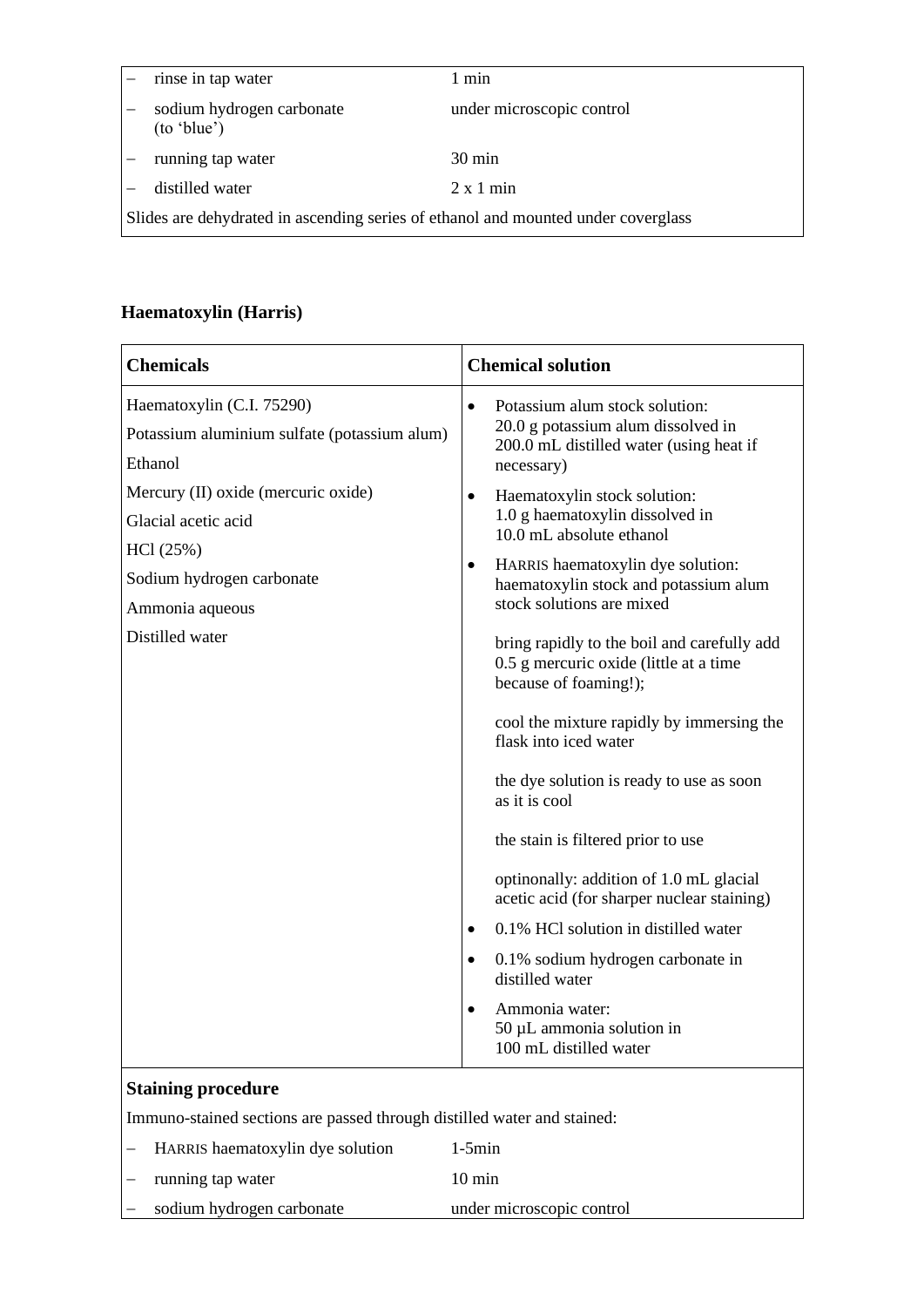|                                                                                   | (to 'blue')                                                 |                           |
|-----------------------------------------------------------------------------------|-------------------------------------------------------------|---------------------------|
|                                                                                   | differentiate in HCl solution<br>(when color is too strong) | under microscopic control |
|                                                                                   | rinse in tap water                                          | 1 min                     |
|                                                                                   | ammonia water<br>(to 'blue')                                | under microscopic control |
|                                                                                   | running tap water                                           | $30 \text{ min}$          |
|                                                                                   | distilled water                                             | $2 \times 1$ min          |
| Slides are dehydrated in ascending series of ethanol and mounted under coverglass |                                                             |                           |

# **Haematoxylin (Heidenhain)**

| <b>Chemicals</b>                                                                                                                                                                     | <b>Chemical solution</b>                                                                                                                                                                                                                                                                                                                                                                                                                                                                                                                                                                                                                                                                                        |  |
|--------------------------------------------------------------------------------------------------------------------------------------------------------------------------------------|-----------------------------------------------------------------------------------------------------------------------------------------------------------------------------------------------------------------------------------------------------------------------------------------------------------------------------------------------------------------------------------------------------------------------------------------------------------------------------------------------------------------------------------------------------------------------------------------------------------------------------------------------------------------------------------------------------------------|--|
| Haematoxylin (C.I. 75290)<br>Ammonium ferric sulfate (iron alum)<br>Ethanol<br>Sodium iodate<br>Glacial acetic acid<br>Sulfuric acid<br>Sodium hydrogen carbonate<br>Distilled water | Haematoxylin stock solution:<br>$\bullet$<br>1.0 g haematoxylin dissolved in<br>20.0 mL 96% ethanol plus<br>180.0 mL distilled water plus<br>0.2 g sodium iodate (solution is ready to<br>use)<br>HEIDENHAIN haematoxylin dye solution:<br>$\bullet$<br>50.0 mL haematoxylin stock dissolved in<br>50.0 mL distilled water<br>Iron alum solution (I):<br>$\bullet$<br>4.0 g iron alum dissolved in<br>96.0 mL distilled water<br>and the following substances are added:<br>(a) 1.0 mL glacial acetic acid<br>(b) 1.2 mL sulfuric acid<br>Iron alum solution (II):<br>$\bullet$<br>2.5 g iron alum dissolved in<br>97.5 mL distilled water<br>0.1% sodium hydrogen carbonate in<br>$\bullet$<br>distilled water |  |
| <b>Staining procedure</b>                                                                                                                                                            |                                                                                                                                                                                                                                                                                                                                                                                                                                                                                                                                                                                                                                                                                                                 |  |
| Immuno-stained sections are passed through distilled water and stained:                                                                                                              |                                                                                                                                                                                                                                                                                                                                                                                                                                                                                                                                                                                                                                                                                                                 |  |
| Iron alum solution (I)                                                                                                                                                               | 1-6 hours                                                                                                                                                                                                                                                                                                                                                                                                                                                                                                                                                                                                                                                                                                       |  |
| HEIDENHAIN haematoxylin dye solution                                                                                                                                                 | 1-3 hours                                                                                                                                                                                                                                                                                                                                                                                                                                                                                                                                                                                                                                                                                                       |  |
| distilled water                                                                                                                                                                      | rinse                                                                                                                                                                                                                                                                                                                                                                                                                                                                                                                                                                                                                                                                                                           |  |
| differentiate in iron alum solution (II)                                                                                                                                             | under microscopic control                                                                                                                                                                                                                                                                                                                                                                                                                                                                                                                                                                                                                                                                                       |  |
| running tap water                                                                                                                                                                    | $10 \text{ min}$                                                                                                                                                                                                                                                                                                                                                                                                                                                                                                                                                                                                                                                                                                |  |
| sodium hydrogen carbonate<br>(to 'blue')                                                                                                                                             | under microscopic control                                                                                                                                                                                                                                                                                                                                                                                                                                                                                                                                                                                                                                                                                       |  |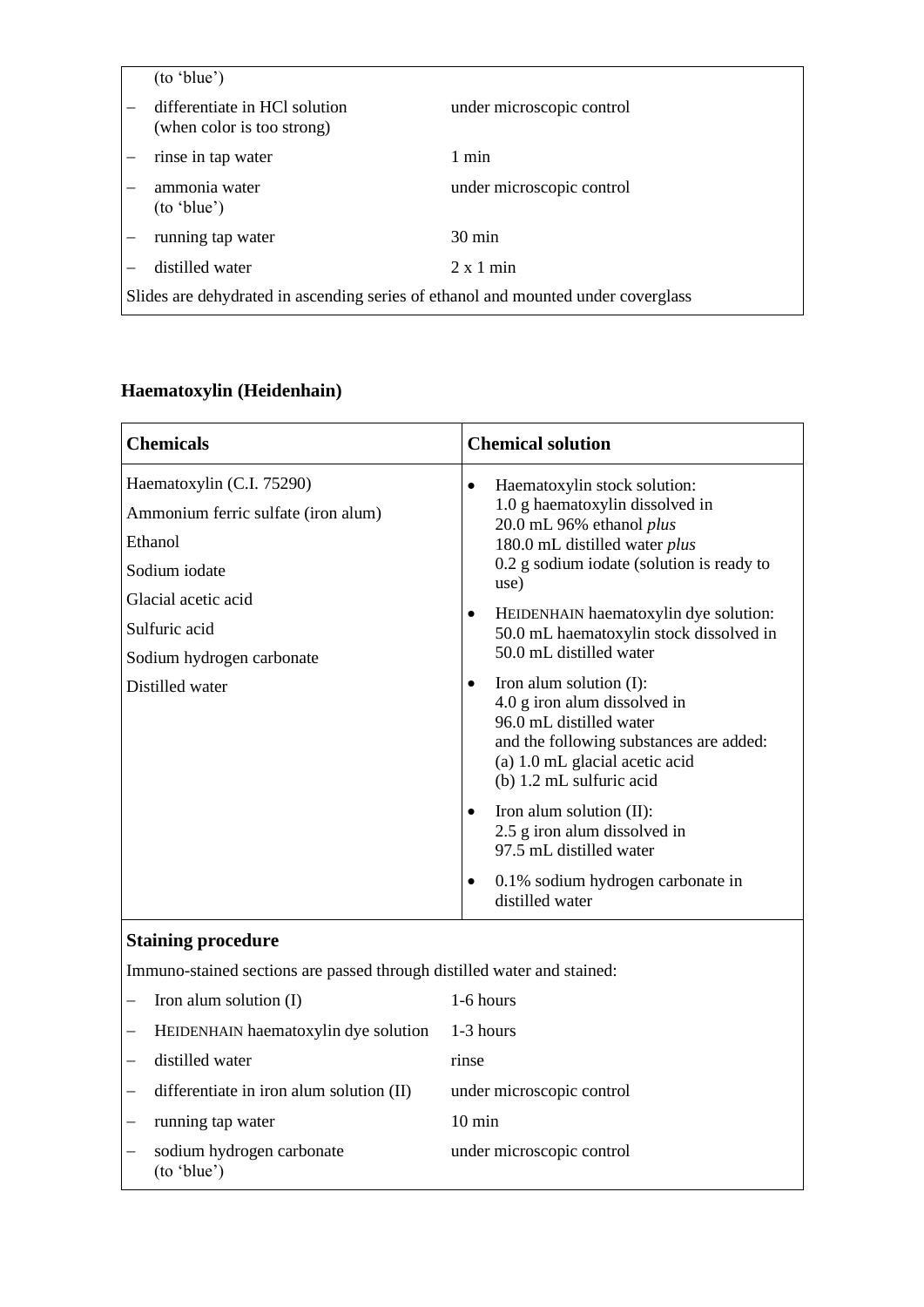− running tap water 30 min

− distilled water 2 x 1 min

Slides are dehydrated in ascending series of ethanol and mounted under coverglass

## **Haematoxylin (Mayer)**

| <b>Chemicals</b>                                                                                             | <b>Chemical solution</b>                                                                                                                                                                                                                                                                                     |  |
|--------------------------------------------------------------------------------------------------------------|--------------------------------------------------------------------------------------------------------------------------------------------------------------------------------------------------------------------------------------------------------------------------------------------------------------|--|
| Haematoxylin (C.I. 75290)<br>Potassium aluminium sulfate (potassium alum)<br>Sodium iodate<br>Chloralhydrate | $\bullet$<br>Haematoxylin stock solution:<br>1.0 g haematoxylin dissolved in<br>1000 mL distilled water plus<br>0.2 g sodium iodate plus<br>50.0 g potassium alum                                                                                                                                            |  |
| Citric acid<br>HCl(25%)<br>Sodium hydrogen carbonate<br>Ammonia aqueous<br>Distilled water                   | MAYER haematoxylin dye solution:<br>$\bullet$<br>100.0 mL haematoxylin stock plus<br>5.0 g chloralhydrate plus<br>0.1 g citric acid<br>solution is mixed and filtered prior to use<br>0.1% HCl solution in distilled water<br>$\bullet$<br>0.1% sodium hydrogen carbonate in<br>$\bullet$<br>distilled water |  |
|                                                                                                              | Ammonia water:<br>50 µL ammonia solution in<br>100 mL distilled water                                                                                                                                                                                                                                        |  |
| <b>Staining procedure</b>                                                                                    |                                                                                                                                                                                                                                                                                                              |  |
| Immuno-stained sections are passed through distilled water and stained:                                      |                                                                                                                                                                                                                                                                                                              |  |
| MAYER haematoxylin dye solution                                                                              | 5-10 min (microscopic control)                                                                                                                                                                                                                                                                               |  |
| running tap water                                                                                            | $30 \text{ min}$                                                                                                                                                                                                                                                                                             |  |
| sodium hydrogen carbonate<br>(to 'blue')                                                                     | under microscopic control                                                                                                                                                                                                                                                                                    |  |
| differentiate in HCl solution<br>(when color is too strong)                                                  | under microscopic control                                                                                                                                                                                                                                                                                    |  |
| rinse in tap water                                                                                           | 1 min                                                                                                                                                                                                                                                                                                        |  |
| ammonia water<br>(to 'blue')                                                                                 | under microscopic control                                                                                                                                                                                                                                                                                    |  |
| running tap water                                                                                            | $30 \text{ min}$                                                                                                                                                                                                                                                                                             |  |
| distilled water                                                                                              | $2 \times 1$ min                                                                                                                                                                                                                                                                                             |  |
| Slides are dehydrated in ascending series of ethanol and mounted under coverglass                            |                                                                                                                                                                                                                                                                                                              |  |

**Haematoxylin (Weigert)**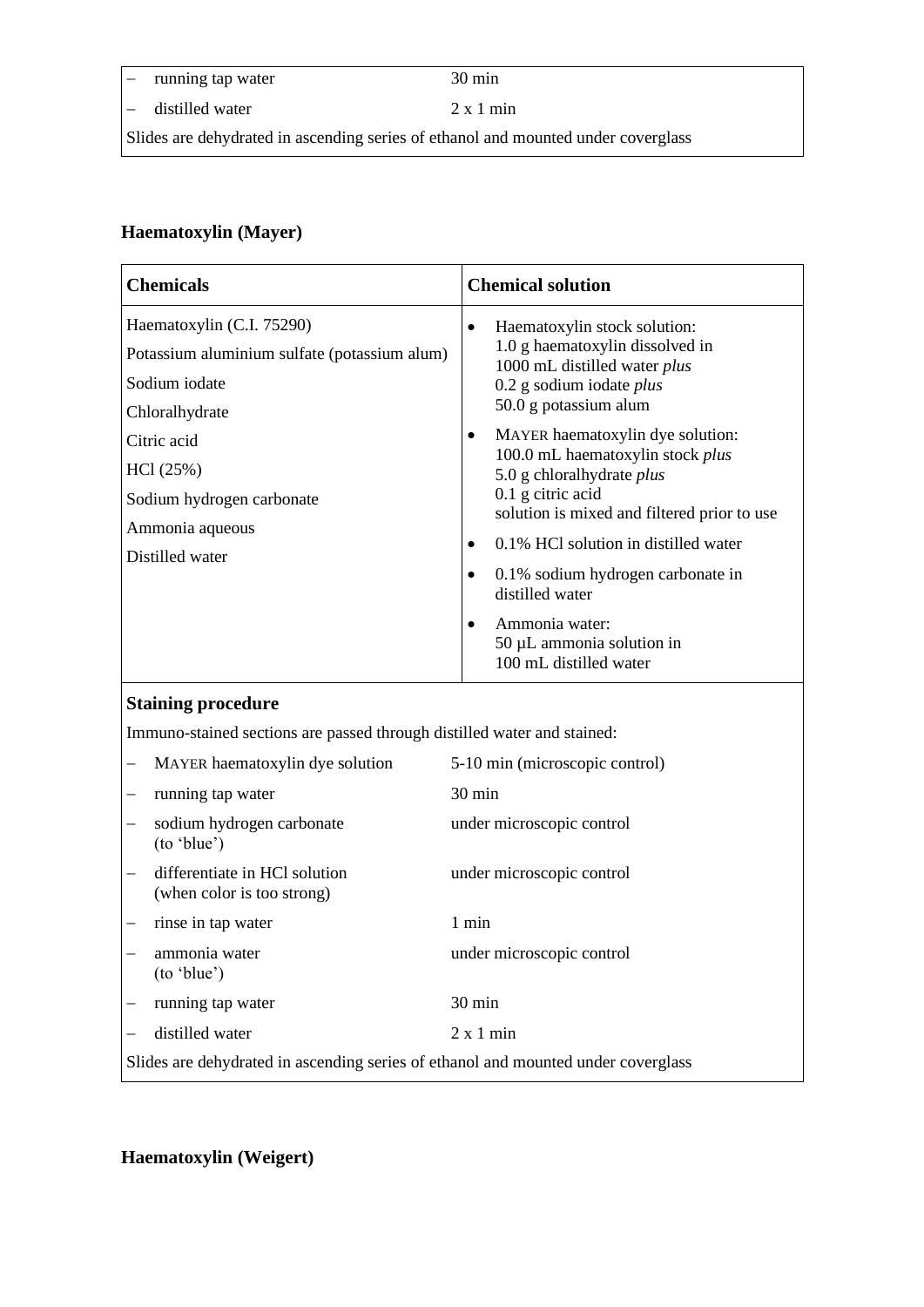| <b>Chemicals</b>                                                                  | <b>Chemical solution</b>                                                                                                                        |  |
|-----------------------------------------------------------------------------------|-------------------------------------------------------------------------------------------------------------------------------------------------|--|
| Haematoxylin (C.I. 75290)<br>Iron (III) chloride (ferric chloride)<br>Ethanol     | Haematoxylin stock solution:<br>$\bullet$<br>1.0 g haematoxylin dissolved in<br>100.0 mL 96% ethanol<br>mixture should mature for 1 week        |  |
| HCl (25%)<br>Sodium hydrogen carbonate<br>Distilled water                         | Iron (III) chloride stock solution:<br>$\bullet$<br>1.16 g iron (III) chloride dissolved in<br>99.0 mL distilled water plus<br>1.0 mL HCl (25%) |  |
|                                                                                   | WEIGERT haematoxylin dye solution:<br>$\bullet$<br>100 mL haematoxylin stock plus<br>100 mL iron (III) chloride stock<br>are mixed prior to use |  |
|                                                                                   | 0.1% sodium hydrogen carbonate in<br>$\bullet$<br>distilled water                                                                               |  |
| <b>Staining procedure</b>                                                         |                                                                                                                                                 |  |
| Immuno-stained sections are passed through distilled water and stained:           |                                                                                                                                                 |  |
| WEIGERT haematoxylin dye solution                                                 | $1-5$ min                                                                                                                                       |  |
| running tap water                                                                 | 30 min                                                                                                                                          |  |
| sodium hydrogen carbonate<br>(to 'blue')                                          | under microscopic control                                                                                                                       |  |
| running tap water                                                                 | 30 min                                                                                                                                          |  |
| distilled water                                                                   | $2 \times 1$ min                                                                                                                                |  |
| Slides are dehydrated in ascending series of ethanol and mounted under coverglass |                                                                                                                                                 |  |

For more informations of mordants and mordanted haematoxylins for histological staining see BD LLEWELLYN's Stains File (http://www.stainsfile.info/StainsFile/stain/hemindex.htm).

## **Progressive and regressive staining**

Haemalum solutions (alum haematoxylin) can be used as *progressive* or *regressive* stains. In the latter case, tissue sections are at first overstained, and some of the dyeing material must be removed. The quantity to be removed depends on both the particular dye formula and the personel preference of the microscopist; there is no correct degree. For the purpose of immunohistology, a clean background with clear and sharp nuclear staining is preferred. Very clean nuclei staining are obtained by treatment of haematoxylin stained sections with 0.1- 1.0% alum solutions. Alum solutions are also useful to correct overstainings.

Excess stain is removed by procedures which are called *differentiation* which is done in several ways. Very common are extraction by acids and by mordants. The former method uses diluted acid (e.g. 0.1-1.0% HCl in water or in ethanol), while the latter relies on a mordant at reduced strength (f.e. in the iron haematoxylin staining method of Heidenhain).

In order to improve control over the differentiation, the acid solution is prepared in 70% ethanol (f.e. 0.1% HCl in 70% ethanol). The section will get reddish in the acid solution, and